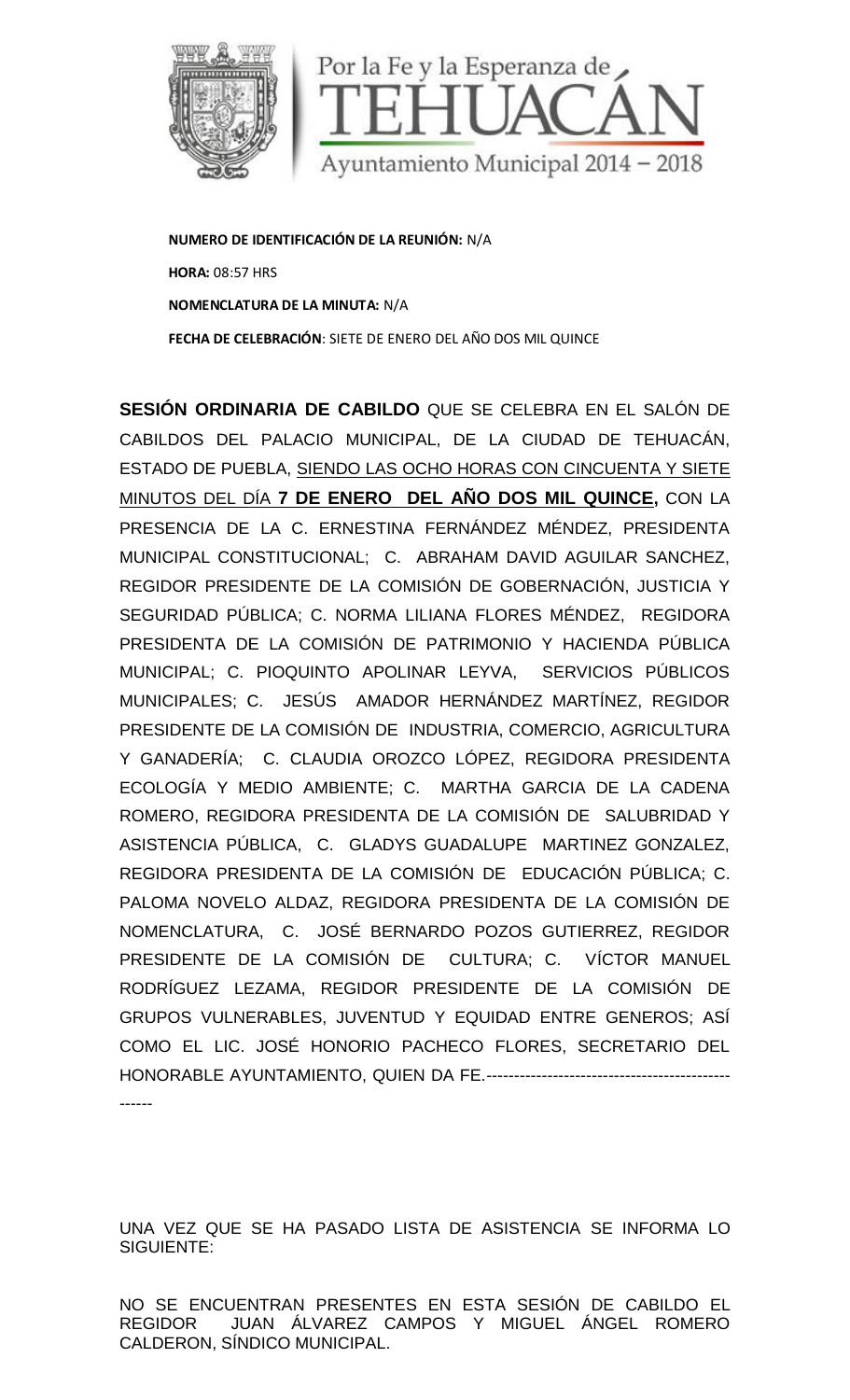SEÑORA PRESIDENTA LE COMUNICO QUE SE ENCUENTRAN 12 DE LOS MIEMBROS DEL CABILDO, POR LO ANTERIOR SE DECLARA EL QUÓRUM LEGAL PARA CONTINUAR CON LA PRESENTE SESIÓN DE CABILDO.

EL LIC. JOSÉ HONORIO PACHECO FLORES, PROCEDE A DAR LECTURA AL ORDEN DEL DÍA, MISMA QUE CONTIENE LOS SIGUIENTES PUNTOS:

#### **1.- APERTURA DE LA SESIÓN 2.- LISTA DE ASISTENCIA 3.- DECLARATORIA DEL QUÓRUM 4.- LECTURA DEL ACTA ANTERIOR 5.- PRESIDENCIA.**

 ANÁLISIS, DISCUSIÓN Y EN SU CASO APROBACIÓN DEL PETITORIO QUE CONTIENE LA MODIFICACIÓN AL ORGANIFRAMA GENERAL, APROBACIÓN DE ORGANIGRAMA DE CADA DIRECCIÓN Y SU MANUAL DE ORGANIZACIÓN Y PROCEDIMIENTOS.

#### **6.- COMISIÓN DE SALUBRIDAD Y ASISTENCIA PÚBLICA Y LA COMISIÓN DE INDUSTRIA, COMERCIO, AGRICULTURA Y GANADERÍA.**

 DICTAMEN QUE VERSA SOBRE LA SOLICITUD A LAS DIRECCIONES DE FOMENTO COMERCIAL, NORMATIVIDAD COMERCIAL, MIPYMES PARA QUE EN LOS REQUISITOS QUE SOLICITAN PARA LOS NEGOCIOS CON VENTA DE COMIDA SEA INDISPENSABLE LA TARJETA SANITARIA.

#### **7.- ASUNTOS GENERALES.**

**CLAUSURA.**

EL LIC. JOSÉ HONORIO PACHECO FLORES, DA CUENTA AL CABILDO DEL MEMORÁNDUM SUSCRITO POR EL REGIDOR JUAN ALVAREZ CAMPOS, POR MEDIO DEL CUAL INFORMA QUE NO LE SERÁ POSIBLE ASISTIR AL CABILDO ORDINARIO DEL DÍA 7 DE ENERO DE 2015, POR MOTIVOS DE TRABAJO, YA QUE FUE CITADO PARA DAR SEGUIMIENTO A LOS PROYECTOS QUE SE INGRESARON PARA EL PAQUETE DE OBRAS DE ESTE AÑO.

ASIMISMO EL LIC. MIGUEL ÁNGEL ROMERO CALDERON, SÍNDICO MUNICIPAL, COMUNICA QUE CON FUNDAMENTO EN EL ARTÍCULO 52 FRACCION I INCISO B DE LA LEY ORGÁNICA MUNICIPAL DEL ESTADO DE PUEBLA, POR MOTIVOS DE SALUD Y POR PRESCRIPCIÓN MÉDICA DEBE GUARDAR REPOSO ABSOLUTO, NO PODRÁ ASISTIR A LA SESIÓN ORDINARIA DE CABILDO A CELEBRARSE EL DÍA DE HOY 7 DE ENERO, MANIFESTANDO QUE SU DERECHO A VOTO ES POR LA AFIRMATIVA DE APROBAR LOS DICTAMEN CONTENIDOS EN EL ORDEN DEL DÍA.

**EL CABILDO SE DA POR ENTERADO.**

HACE USO DE LA PALABRA EL REGIDOR VÍCTOR MANUEL RODRÍGUEZ LEZAMA, PARA PREGUNTAR PORQUE SE HIZO EL CABILDO ORDINARIO EN PRESIDENCIA, SI DEBE DE SER EN EL SALÓN DE CABILDO.

EL LIC. JOSÉ HONORIO PACHECO FLORES: RESPONDE QUE ES POR UNOS COMENTARIOS QUE VA A HACER EL REGIDOR AMBROSIO LINARES, DE PATRIMONIO HISTÓRICO Y DEPORTES.

SE SOMETEA A VOTACIÓN DE LOS CIUDADANOS INTEGRANTES DEL HONORABLE CABILDO, QUE ESTA SESIÓN ORDINARIA DE CABILDO SE LLEVE A CABO AQUÍ EN EL SALÓN DE JUNTAS DE LA PRESIDENCIA. APROBÁNDOSE POR MAYORÍA DE VOTOS.

**PRESIDENCIA.- ANÁLISIS, DISCUSIÓN Y EN SU CASO APROBACIÓN DEL ASUNTO RELACIONADO CON LA MODIFICACIÓN AL ORGANIGRAMA GENERAL, APROBACIÓN DE LOS ORGANIGRAMAS DE LAS DIRECCIONES Y SUS MANUALES DE ORGANIZACIÓN Y PROCEDIMIENTOS QUE INTEGRAN AL H. AYUNTAMIENTO DE TEHUACÁN PUEBLA 2014 - 2018.**

EL LIC. JOSÉ HONORIO PACHECO FLORES, PROCEDE A DAR LECTURA AL DOCUMENTO CORRESPONDIENTE, MISMO QUE A LA LETRA DICE:

**"… AL CABILDO DE ESTE HONORABLE AYUNTAMIENTO DE TEHUACÁN, PUEBLA.**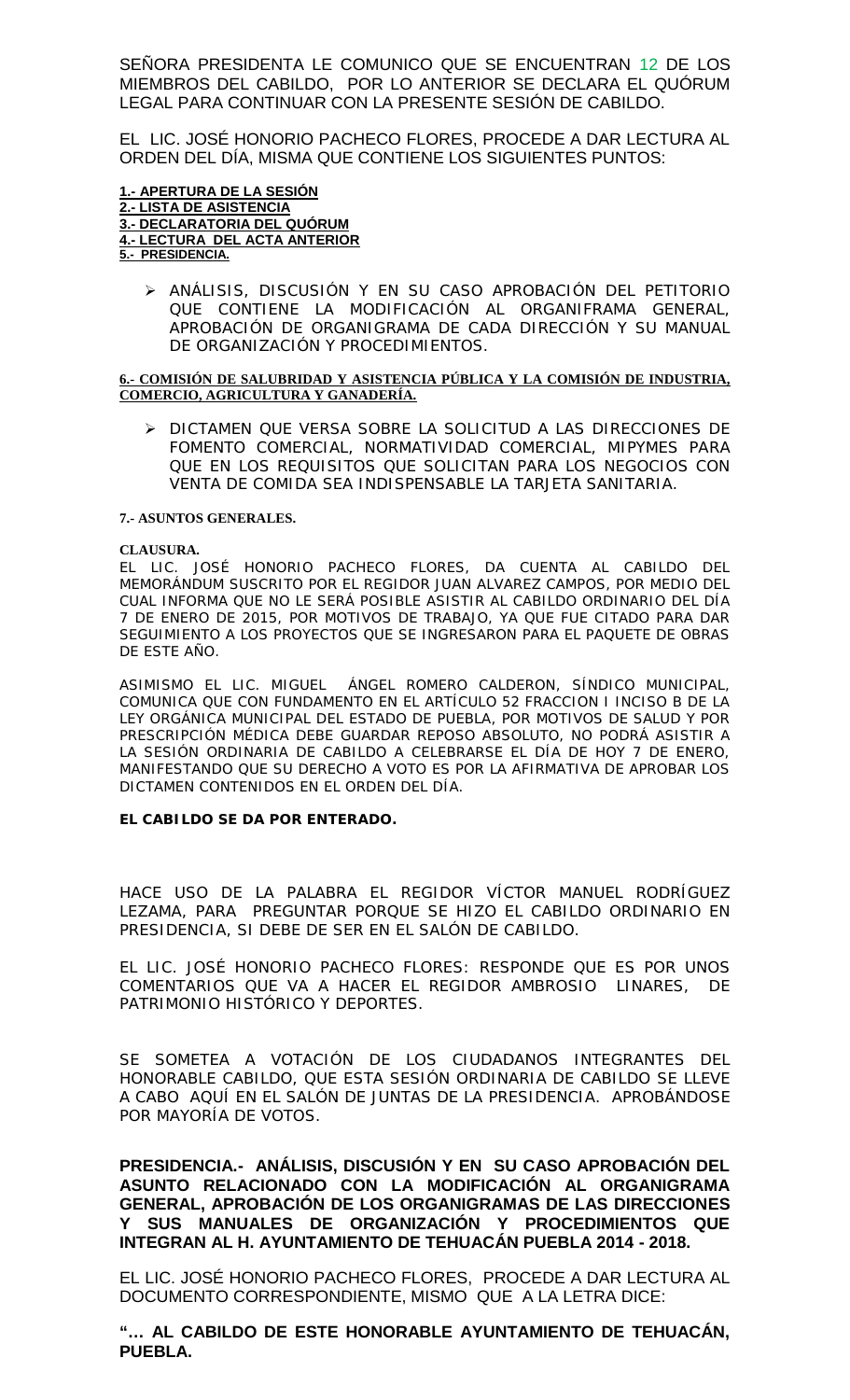LA SUSCRITA PRESIDENTA MUNICIPAL C. ERNESTINA FERNÁNDEZ MÉNDEZ, CON FUNDAMENTO EN EL ARTÍCULO 115 FRACCIÓN II DE LA CONSTITUCIÓN POLÍTICA DE LOS ESTADOS UNIDOS MEXICANOS. ARTÍCULO 105 FRACCIÓN II DE LA CONSTITUCIÓN POLÍTICA DEL ESTADO LIBRE Y SOBERANO DEL ESTADO DE PUEBLA, ARTÍCULOS 78 FRACCIONES III, IV, 90, 91 FRACCIÓN LVI,DE LA LEY ORGÁNICA MUNICIPAL, SOMETO A SU ANÁLISIS Y APROBACIÓN DEL HONORABLE CABILDO, EL PETITORIO CORRESPONDIENTE A LA PROPUESTA Y EN SU CASO APROBACIÓN DE LA MODIFICACIÓN AL ORGANIGRAMA GENERAL, APROBACIÓN DE LOS ORGANIGRAMAS ESPECÍFICOS Y MANUALES DE ORGANIZACIÓN Y PROCEDIMIENTOS DE CADA DIRECCIÓN QUE INTEGRAN AL H. AYUNTAMIENTO DE TEHUACÁN PUEBLA 2014 - 2018.. LO ANTERIOR EN BASE A LOS SIGUIENTES:

#### C O N S I D E R A N D O S

1.- QUE PARA EL BUEN FUNCIONAMIENTO DE LA PRESENTE ADMINISTRACIÓN, Y DEBIDO CONTROL DE LA AUDITORIA SUPERIOR DEL ESTADO DE PUEBLA, SE REQUIERE UNA ESTRUCTURA ORGÁNICA OPERATIVA DEL MUNICIPIO ACTUALIZADA Y APROBADA POR CABILDO.

2.- QUE EN TÉRMINOS DE LO DISPUESTO POR EL ARTÍCULO 115 DE LA CONSTITUCIÓN POLÍTICA DE LOS ESTADOS UNIDOS MEXICANOS, LOS MUNICIPIOS ESTÁN INVESTIDOS DE PERSONALIDAD JURÍDICA Y MANEJARA SU PATRIMONIO CONFORME A LA LEY.

3.- QUE EN TÉRMINOS DE LO DISPUESTO POR EL ARTÍCULO 105 FRACCIÓN II DE LA CONSTITUCIÓN POLÍTICA DEL ESTADO LIBRE Y SOBERANO DE PUEBLA, LA ADMINISTRACIÓN PÚBLICA SERÁ CENTRALIZADA Y DESCENTRALIZADA, Y PODRÁNESTABLECERSE LAS ENTIDADES QUE SE JUZGUEN CONVENIENTES PARA REALIZAR LOS OBJETIVOS DE LA ADMINISTRACIÓN PÚBLICA MUNICIPAL.

4.- QUE EN TÉRMINOS DE LO DISPUESTO POR EL ARTÍCULO 78 FRACCIONES III Y XXIII DE LA LEY ORGÁNICA MUNICIPAL, APROBAR SU ORGANIZACIÓN Y DIVISIÓN ADMINISTRATIVAS DE ACUERDO CON LAS NECESIDADES DEL MUNICIPIO.

5.- QUE EN TÉRMINOS DE LO DISPUESTO EN EL ARTICULO 90 DE LA LEY ORGÁNICA MUNICIPAL, LOS AYUNTAMIENTOS ESTARÁN PRESIDIDOS POR UN PRESIDENTE MUNICIPAL, QUE SERÁ ELECTO EN LOS TÉRMINOS DE LA CONSTITUCIÓN POLÍTICA DEL ESTADO LIBRE Y SOBERANO DE PUEBLA, LAS DISPOSICIONES APLICABLES DE LA LEGISLACIÓN ELECTORAL, Y ESTA LEY.

6.- QUE EN TÉRMINOS DE LOS DISPUESTO EN EL ARTÍCULO 91 FRACCIÓN LVI DE LA LEY ORGÁNICA MUNICIPAL, UNA DE LAS FACULTADES DE LOS PRESIDENTES MUNICIPALES ES NOMBRAR Y REMOVER LIBREMENTE A LOS DIRECTORES, JEFES DE DEPARTAMENTO Y SERVIDORES PÚBLICOS DEL AYUNTAMIENTO QUE NO TENGAN LA CALIDAD DE EMPLEADOS DE BASE.

POR LO ANTERIORMENTE EXPUESTO Y FUNDADO, PREVIO ESTUDIO, ANÁLISIS Y REVISIÓN POR PARTE DE LA SUSCRITA, DE TODAS Y CADA UNA DE LAS PARTES QUE CONFORMAN EL PRESENTE PETITORIO CORRESPONDIENTE ALA MODIFICACIÓN DEL ORGANIGRAMA GENERAL, APROBACIÓN DE LOS ORGANIGRAMAS DE LAS DIRECCIONES Y SUS<br>MANUALES DE ORGANIZACIÓN Y PROCEDIMIENTOS DEL H. MANUALES DE ORGANIZACIÓN Y PROCEDIMIENTOS DEL H. AYUNTAMIENTO DE TEHUACÁN, PUEBLA, SOLICITO ATENTAMENTE A ESTE HONORABLE CABILDO TENGAN A BIEN APROBAR EL SIGUIENTE: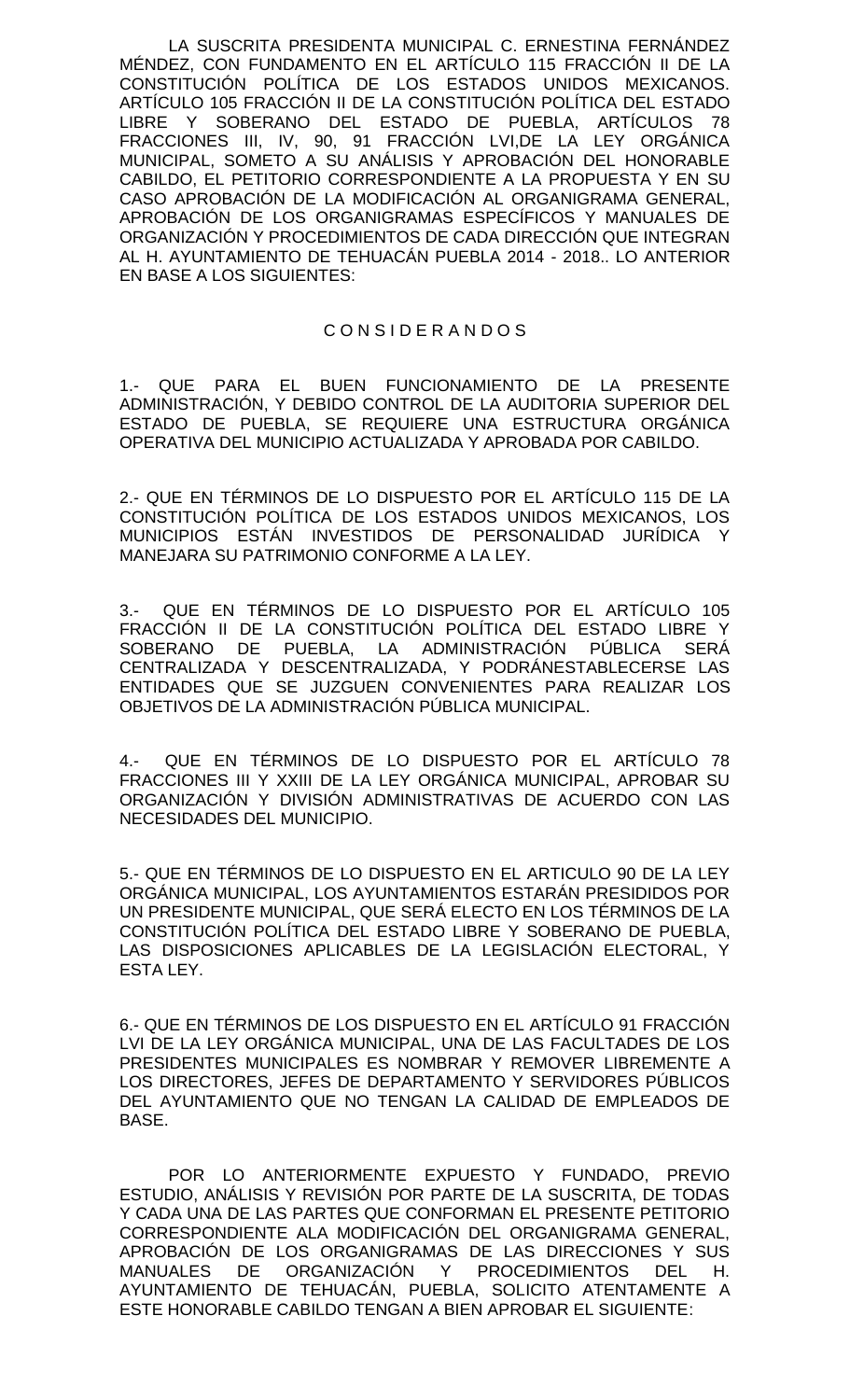#### P E T I T O R I O

ÚNICO: APROBAR LA MODIFICACIÓN AL ORGANIGRAMA GENERAL, APROBACIÓN DE LOS ORGANIGRAMAS DE LAS DIRECCIONES Y SUS MANUALES DE ORGANIZACIÓN Y PROCEDIMIENTOS QUE INTEGRAN AL H. AYUNTAMIENTO DE TEHUACÁN PUEBLA 2014 - 2018.- ATENTAMENTE.- TEHUACÁN, PUEBLA, A 07 DE ENERO DEL 2014.- C. ERNESTINA FERNÁNDEZ MÉNDEZ, PRESIDENTA MUNICIPAL CONSTITUCIONAL.- FIRMA LEGIBLE."

SE SOLICITA LA AUTORIZACIÓN DEL CABILDO PARA QUE ESTÉ PRESENTE EN ESTA SESIÓN EL LIC. ELISEO HERNÁNDEZ TRINIDAD, DIRECTOR DE PLANEACIÓN Y PROYECTOS PARA DAR UNA EXPLICACIÓN AL RESPECTO.

EL CABILDO APRUEBA ESTE PRESENTE EL LIC. ELISEO HERNÁNDEZ TRINIDAD.

LA REGIDORA MARTHA GARCÍA DE LA CADENA ROMERO: HACE SOLO EL COMENTARIO QUE ANTES DE VOTAR QUISIERA SABER CÓMO QUEDO LA REGIDURÍA DE SALUD.

EL REGIDOR VÍCTOR MANUEL RODRÍGUEZ LEZAMA: HACE EL COMENTARIO Y EXPLICA QUE LAS DIRECCIONES SON DEPENDIENTES DE PRESIDENCIA E INDEPENDIENTES DE REGIDORES.

EL REGIDOR JOSÉ BERNARDO POZOS GUTIÉRREZ: COMENTA QUE SI SE VA A APROBAR ESTE PUNTO, SI SE PODRÍA DAR UNA OPINIÓN SOBRE EL ASUNTO Y ÉL NO PUEDE DAR UNA OPINIÓN SI NO SE TIENEN LOS MANUALES Y PROCEDIMIENTOS, SUGIERE QUE A FUTURO CADA DICTAMEN LO TENGAN EN TIEMPO Y FORMA ANTES DE PASARLO, PERO SI QUISIERA SABER CÓMO ESTÁ LA ORGANIZACIÓN DE CADA ÁREA.

EL REGIDOR ABRAHAM DAVID AGUILAR SÁNCHEZ, PREGUNTA COMO QUEDO CONFORMADO EL ÁREA DE SEGURIDAD PÚBLICA.

LE DA LA RESPUESTA EL LIC. ELISEO HERNÁNDEZ TRINIDAD, DIRECTOR DE PLANEACIÓN Y PROYECTOS Y LE EXPLICA QUE YA NO SON DIRECCIONES, SON COORDINACIONES.

EL REGIDOR JOSÉ BERNARDO POZOS GUTIÉRREZ: COMENTA QUE POR ESA RAZÓN SOLICITA LA INFORMACIÓN COMPLETA DEL ORGANIGRAMA.

EL REGIDOR AMBROSIO LINARES AMAYO: PREGUNTA QUE DIRECCIONES SE ELIMINAN Y QUE DIRECCIONES QUEDAN.

EXPLICA EL LIC. ELISEO HERNÁNDEZ TRINIDAD, QUE NO ES QUE SE HAYAN ELIMINADO, SI NO QUE SOLO SE LA CABEZA DE ESAS ÁREAS A LAS QUE DEPENDEN.

EL REGIDOR VÍCTOR MANUEL RODRÍGUEZ LEZAMA, PREGUNTA QUE POR QUÉ LA DIRECCIÓN DE SALUD NO ES HORIZONTAL CON LA REGIDURÍA DE SALUD.

COMENTA EL LIC. ELISEO HERNÁNDEZ TRINIDAD, QUE SE PLATICÓ CON EL DIRECTOR DEL HOSPITAL Y SE LLEGÓ A UN ACUERDO.

LA REGIDORA MARTHA GARCÍA DE LA CADENA ROMERO: EXPLICA CÓMO ESTÁN ORGANIZADAS LAS ÁREAS QUE DEPENDEN DE SU REGIDURÍA DE SALUD. QUE SON HOSPITAL MUNICIPAL, PREVENTE Y PENDIENTE.

EL LIC. ELISEO HERNÁNDEZ TRINIDAD: COMENTA QUE SE PLATICÓ CON TODAS LAS DIRECCIONES.

EL REGIDOR VÍCTOR MANUEL RODRÍGUEZ LEZAMA: PIDE LA CARPETA DE LA INFORMACIÓN Y LOS MANUALES DE PROCEDIMIENTOS COMENTA QUE ES PARA TODOS ESA INFORMACIÓN.

EL LIC. JOSÉ HONORIO PACHECO FLORES, PONE UN EJEMPLO DE LAS ÁREAS QUE DEPENDEN DE SECRETARIA GRAL. QUE SON REGISTRO CIVIL, RELACIONE EXTERIORES Y ARCHIVO.

COMENTA EL LIC. ELISEO HERNÁNDEZ, QUE INCLUSO SE PUEDE IR MODIFICANDO.

EL REGIDOR JESÚS AMADOR HERNÁNDEZ MARTÍNEZ: COMENTA QUE DENTRO DE LAS FUNCIONES DEL REGIDOR ES VIGILAR Y SUPERVISAR LO QUE PASA CON SUS TRABAJADORES Y ÉL NO TIENE NINGUNA DUDA.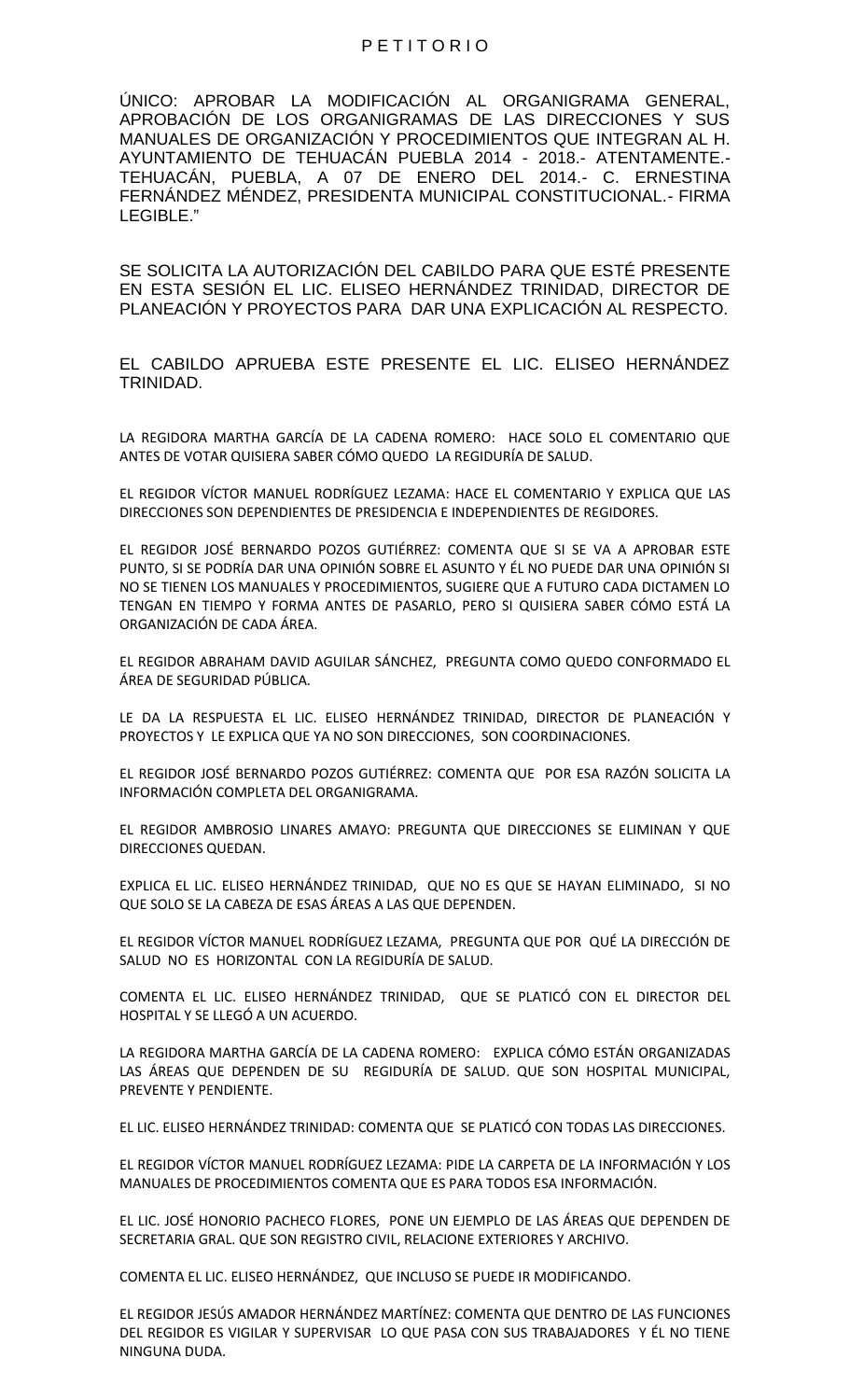EL REGIDOR ABRAHAM DAVID AGUILAR SÁNCHEZ: MANIFIESTA QUE LO QUE DICE EL REGIDOR JESÚS ES CIERTO, PERO PREGUNTA QUE SE NECESITA PARA SOLICITAR EL DICTAMEN EN 72 HORAS.

EL LIC. JOSÉ HONORIO PACHECO FLORES: LE RESPONDE QUE POR ESO ESTÁ CADA COMISIÓN PARA CUALQUIER DUDA, Y COMENTA QUE LA LEY NO MARCA QUE SEAN 72 HORAS ANTES DEL CABILDO PARA ENTREGAR EL DICTAMEN, YA QUE ÉL ESTÁ EN LA MAYOR DISPOSICIÓN PARA AVANZAR, ÉL ES FLEXIBLE YA QUE TENEMOS QUE SACAR ESTO ADELANTE.

LA REGIDORA CLAUDIA OROZCO LÓPEZ: COMENTA QUE EL PEDIR LA INFORMACIÓN ES PARA ESTAR INFORMADOS Y NO HACER TAN TARDADO EL CABILDO A LA HORA DE TOCAR LOS PUNTOS.

EL LIC. JOSÉ HONORIO PACHECO FLORES: EXPLICA QUE PARA ESO ESTÁ EL DIRECTOR ELISEO HERNÁNDEZ, PARA ACLARAR CUALQUIER DUDA.

LA REGIDORA MARTHA GARCÍA DE LA CADENA ROMERO: COMENTA QUE SU INTENCIÓN ES VER QUE ESTE TAL Y COMO LO CHECO Y PUNTO, PERO SI ES ESTAR PENDIENTE DE LA REGIDURÍA, PROPONE COMO COMISIÓN PASAR LA INFORMACIÓN CON 72 HORAS ANTES Y TIENE QUE ASISTIR A LA COMISIÓN PARA QUE FIRME EL DICTAMEN Y PASARLO A TIEMPO, Y PROPONE QUE QUEDE ASENTADO QUE SI NO PASAN SU DICTAMEN CON 72 HORAS DE ANTICIPACIÓN NO LO PASE POR CABILDO.

EL REGIDOR PIOQUINTO APOLINAR LEYVA: DA LECTURA DE UN ARTÍCULO DE LA LEY ORGÁNICA MUNICIPAL, HABLANDO EN CUESTIONES LEGALES ESTO ES PARA LOS DICTÁMENES Y LA RESPONSABILIDAD PARA CUMPLIR CON ESTO, ES DE NOSOTROS.

LA REGIDORA NORMA LILIANA FLORES MÉNDEZ: LES PIDE QUE SEAN HONESTOS YA QUE HAY UN MEMORÁNDUM DONDE ESPECIFICA QUE SE CITÓ A TODAS LAS ÁREAS PARA IR A LAS OFICINAS DE LA DIRECCIÓN DE PLANEACIÓN Y PROYECTOS, PARA VERIFICAR COMO QUEDARÍA EL ORGANIGRAMA, Y NO SE LE HACE JUSTO QUE NO LO VOTEN SI NO SE ACERCARON A ÉL CUÁNDO SE LES MANDO A CITAR.

EL LIC. JOSÉ HONORIO PACHECO FLORES: COMENTA QUE SE LES HARÁ LLEGAR LA INFORMACIÓN EN FORMA DIGITAL.

EL REGIDOR AMBROSIO LINARES AMAYO: COMENTA QUE ÉL SI SE ACERCÓ CUANDO LO CITARON A LA OFICINA Y TAMBIÉN PIDE LA INFORMACIÓN EN DISCO.

EL REGIDOR PIOQUINTO APOLINAR LEYVA: ES DE LA IDEA QUE SE VOTE, PERO ES HACER LAS COSAS QUE SE TIENE QUE HACER.

LA C. ERNESTINA FERNÁNDEZ MÉNDEZ: MANIFIESTA QUE CADA QUIEN DEBE DE RETOMAR LO QUE LE CORRESPONDE Y PASAR EN TIEMPO Y FORMA CADA DICTAMEN Y MANDAR COPIA DE ESE DICTAMEN A CADA REGIDOR, PARA YA NO TENER TANTAS DUDAS Y PROBLEMAS, Y SI NO PUEDEN ASISTIR A SU COMISIÓN QUE PERTENECEN QUE RENUNCIE A LA COMISIÓN Y SE INTEGRE UNA NUEVA Y YA NO ESTAR COMO UN PRINCIPIO, YA QUE A ELLA NO LE PREOCUPA LO QUE COMETEN LOS MEDIOS YA QUE COMENTAN QUE LOS APOYOS NOS LOS QUEDAMOS PARA NUESTRA GENTE SE ESTÁ DANDO A QUIEN LO NECESITA Y SE ESTÁ LLEVANDO BIEN, Y PIDE TRABAJAR BIEN Y QUE LOS REGIDORES SE INTEGREN A SUS ÁREAS PARA NO DAR UNA MALA INFORMACIÓN.

EL REGIDOR JOSÉ BERNARDO POZOS GUTIÉRREZ: HACE EL COMENTARIO EN RELACIÓN AL FESTIVAL DE LA MATANZA QUE PUBLICARON QUIEN SABE QUIÉN, QUE NUNCA DECLARO ANTE LOS MEDIOS NI OFENDIÓ A NADIE, EL AYUNTAMIENTO SE HA CONVERTIDO EN CHISMES DE PASILLO, PIDE QUE TODOS ACTÚEN DE MANERA PROFESIONAL.

EL REGIDOR VÍCTOR MANUEL RODRÍGUEZ LEZAMA: LOS EXHORTOS AL PROFESIONALISMO, SE LE HACEN DE MAL GUSTO, POR OTRO LADO SOMOS FIGURAS POLÍTICAS Y TENEMOS DERECHO A OPINAR AQUÍ O EN DONDE SEA EN EL TENOR QUE NOSOTROS CONSIDEREMOS PERTINENTE, ÉL SÓLO HACE SU TRABAJO Y EL LLEGO SOLO POR UN PARTIDO POLÍTICO Y NO VENÍA DE AMIGOS.

EL REGIDOR ABRAHAM DAVID AGUILAR SÁNCHEZ: COMENTA QUE ÉL HA DADO MUCHAS DECLARACIONES QUE AFECTAN Y SUS DECLARACIONES HAN SIDO MUY PUNTUALES Y ES QUE EN RELACIÓN A SEGURIDAD PUBLICA TIENEN CARENCIA, ÉL SIGUE Y SEGUIRÁ DANDO DECLARACIONES MUY PUNTUALES Y DEJA CLARO QUE NO ESTÁ EN CONTRA DE LA SEÑORA.

LA PRESIDENTA MUNICIPAL SEÑORA ERNESTINA FERNÁNDEZ MÉNDEZ: COMENTA QUE ELLA NO DIJO QUE NO DIERAN DECLARACIONES, DIJO QUE LAS DECLARACIONES SE HICIERAN BIEN, Y DECLARAR LO POSITIVO NO LO NEGATIVO, QUE ES LO QUE ESTAMOS HACIENDO.

LA REGIDORA MARTHA GARCÍA DE LA CADENA ROMERO, COMENTA: VENIMOS DE PARTIDOS DIFERENTES Y EN EL MOMENTO QUE NOSOTROS ENTRAMOS LOS PARTIDOS SE QUEDAN AFUERA, Y LAS DECLARACIONES DE UNOS REGIDORES HAN SIDO MALAS Y CUANDO NOSOTROS HABLAMOS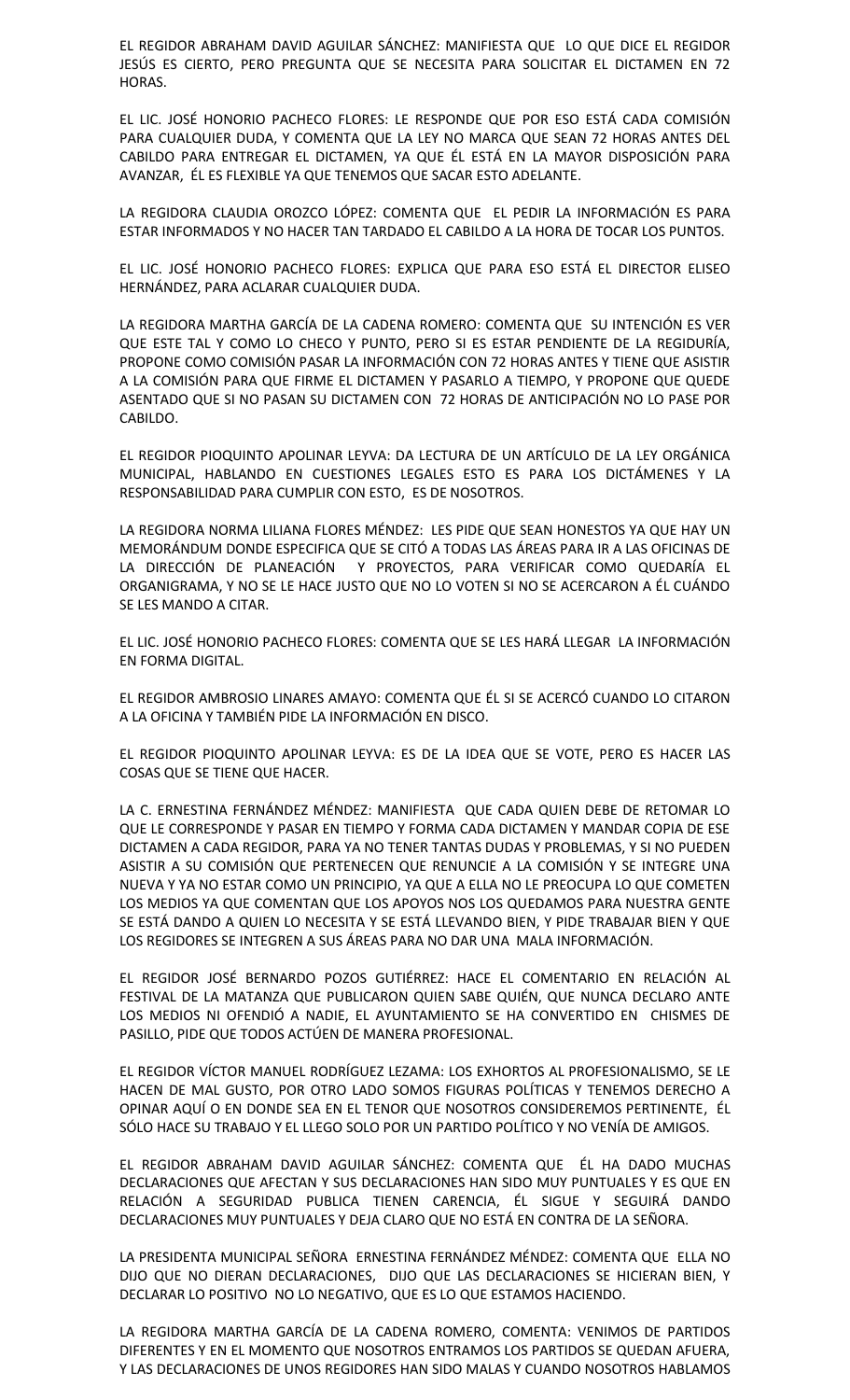CON LA VERDAD ESTAMOS EN NUESTRO DERECHO, PERO HAY DECLARACIONES QUE NO TE LLEVAN A NADA, PIDE CUIDAR LA IMAGEN DE LO QUE ESTAMOS HACIENDO Y TAMBIÉN PIDE COMUNICACIÓN.

LA REGIDORA NORMA LILIANA FLORES MENDEZ: SOLO HACE UN COMETARIO EN RELACIÓN A SEGURIDAD PUBLICA, DE LA PATRULLAS UNA VEZ QUE SE APRUEBA LA PROPUESTA POR CABILDO SE MANDA A PUEBLA A VALIDACIÓN, Y A NOSOTROS NOS TOCÓ COMO POR NOVIEMBRE, Y YA SE COMPRARON LAS MOTOS Y LAS CAMIONETAS QUE SON 10.

HABIÉNDOSE ANALIZADO AMPLIAMENTE ESTE PUNTO, SEÑORA PRESIDENTA MUNICIPAL, REGIDORES Y SÍNDICO MUNICIPAL, EN VOTACIÓN SE LES CONSULTA SI SE APRUEBA LA PROPUESTA EN CUESTIÓN, LOS QUE ESTÉN POR AFIRMATIVA SÍRVANSE MANIFESTARLO LEVANTANDO LA MANO, POR MAYORÍA CON 12 VOTOS A FAVOR Y UN VOTO EN CONTRA POR PARTE DE LA REGIDORA PALOMA NOVELO ALDAZ, INTEGRANTES DEL H. CABILDO, SE DETERMINA LOS SIGUIENTE:

### **A C U E R D O**

**PRIMERO.-** SE APRUEBA LA MODIFICACIÓN AL ORGANIGRAMA GENERAL, APROBACIÓN DE LOS ORGANIGRAMAS DE LAS DIRECCIONES Y SUS MANUALES DE ORGANIZACIÓN Y PROCEDIMIENTOS QUE INTEGRAN AL H. AYUNTAMIENTO DE TEHUACÁN PUEBLA 2014 - 2018.

**SEGUNDO.-** SE INSTRUYE AL DIRECTOR DE COMPRAS (RECURSOS MATERIALES) QUE REALICE LAS COTIZACIONES RESPECTIVAS PARA QUE SE EFECTUÉ LA IMPRESIÓN Y EMPASTADO DE LOS MANUALES DE ORGANIZACIÓN Y PROCEDIMIENTOS, LLEVÁNDOSE A CABO EN DOS TANTOS.

**TERCERO.-** CON FUNDAMENTO EN EL ARTÍCULO 33 EN EL PUNTO A FRACCIÓN II DE LA LEY DE COORDINACIÓN FISCAL, ASÍ COMO DE LOS LINEAMIENTOS GENERALES DE OPERACIÓN DEL FONDO DE APORTACIONES PARA LA INFRAESTRUCTURA SOCIAL FAIS, EN EL PUNTO 2.6, SE INSTRUYE AL DIRECTOR DE OBRAS PÚBLICAS PARA QUE DISPONGA Y PROGRAME EN EL 2% DEL RECURSO DEL FONDO DE INFRAESTRUCTURA SOCIAL MUNICIPAL, FISM, LA PUBLICACIÓN DE LOS MANUALES DE ORGANIZACIÓN Y PROCEDIMIENTOS DE LAS DIRECCIONES DE ESTE HONORABLE AYUNTAMIENTO EN EL PERIÓDICO OFICIAL DEL ESTADO; EFECTUANDO TODO EL PROCEDIMIENTO LEGAL CITADO EN DICHOS ORDENAMIENTOS.

LO ANTERIORMENTE CON FUNDAMENTO EN LOS INSTRUMENTOS LEGALES INVOCADOS EN EL DOCUMENTO DE REFERENCIA.

#### **COMISIÓN DE SALUBRIDAD Y ASISTENCIA PÚBLICA Y LA COMISIÓN DE INDUSTRIA, COMERCIO, AGRICULTURA Y GANADERÍA.**

DICTAMEN QUE VERSA SOBRE LA SOLICITUD A LAS DIRECCIONES DE FOMENTO COMERCIAL, NORMATIVIDAD COMERCIAL, MIPYMES PARA QUE EN LOS REQUISITOS QUE SOLICITAN PARA LOS NEGOCIOS CON VENTA DE COMIDA SEA INDISPENSABLE LA TARJETA SANITARIA,

# **ESTE DICTAMEN QUEDA PENDIENTE PARA TRATARSE POSTERIORMENTE.**

EL LIC. JOSÉ HONORIO PACHECO FLORES, MANIFIESTA EN VIRTUD DE QUE NO HAY REGISTRO DE PETICIONES PARA SER TRATADAS EN ASUNTOS GENERALES, SE PROCEDE A LA CLAUSURA DE LA SESIÓN.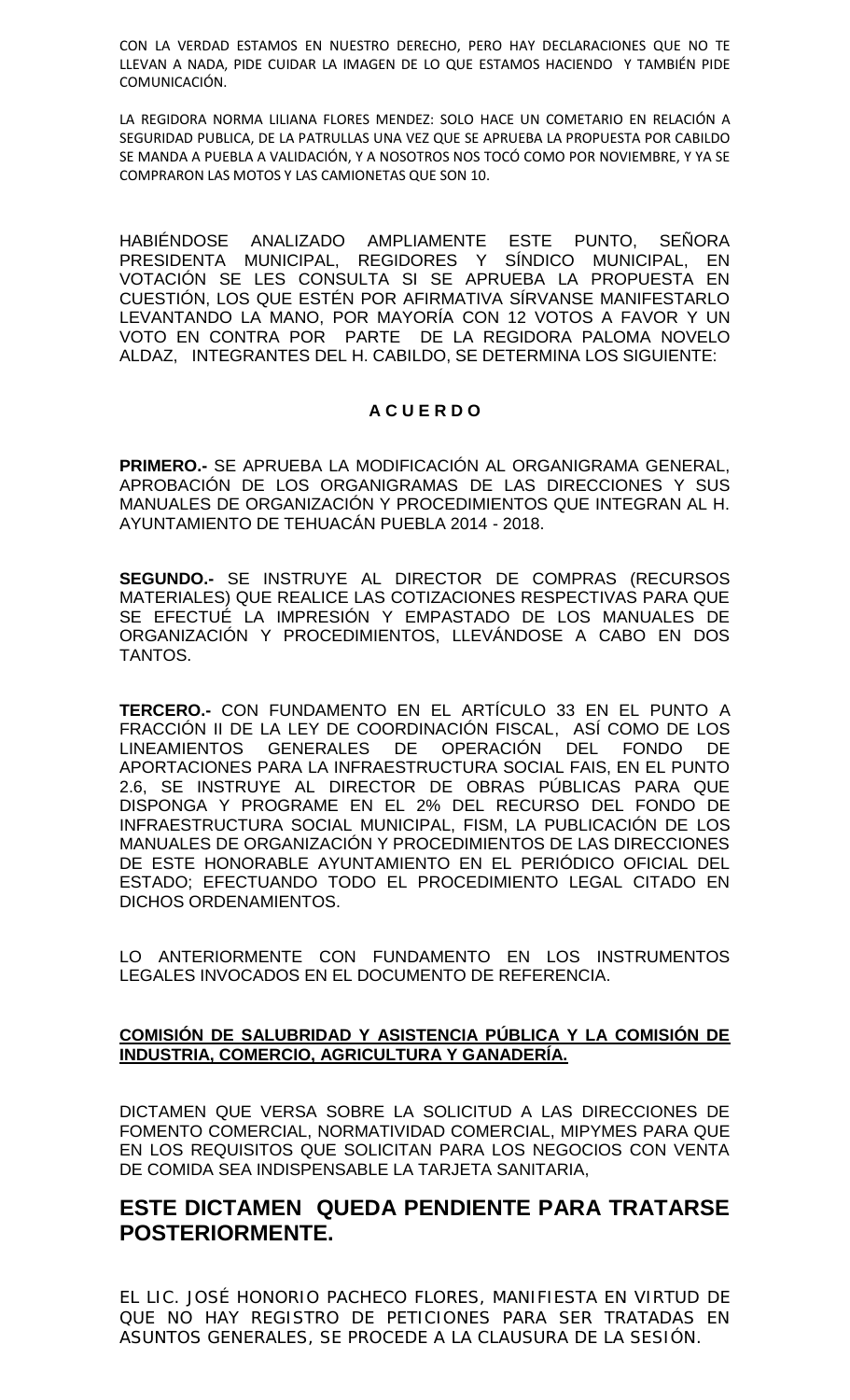SOLICITA EL REGIDOR VÍCTOR MANUEL RODRÍGUEZ LEZAMA EL USO DE LA VOZ Y COMENTA LO SIGUIENTE: TIENE UN DESCONTENTO SOBRE EL ASUNTO DE LOS CAJONES PARA DISCAPACITADOS QUE NO SE HAN COLOCADO, ERAN 2 EN CATEDRAL, 2 EN DONDE ESTÁ LA IGLESIA DE SAN FRANCISCO, 2 ACÁ EN EL AYUNTAMIENTO, DOS EN EL HOSPITAL MUNICIPAL Y 4 EN LA PURÍSIMA, TAMBIÉN SE IBA A CHECAR LO DE LOS SEMÁFOROS QUE OBSTRUYEN EL PASO A LAS RAMPAS, Y TAMBIÉN SE IBAN A COLOCAR DOS RAMPAS ACÁ EN EL AYUNTAMIENTO Y NO SE HA LLEVADO ACABO NADA DE ESTO, YA TIENEN MÁS DE MEDIO AÑO YA QUE EL YA HIZO SU TRABAJO, TAMBIÉN COMENTO QUE SI NO RECIBE NINGUNA RESPUESTA PONDRÁ SU QUEJA EN CONTRALORÍA, PIDE QUE SE LE DÉ UNA RESPUESTA YA.

NO HABIÉNDO ASUNTO QUE TRATAR SE DA POR TERMINADA LA PRESENTE SESIÓN DE CABILDO, SIENDO LAS DIEZ HORAS CON CUARENTA Y OCHO MINUTOS DEL DÍA SIETE DE ENERO DEL AÑO DOS MIL QUINCE, PROCEDIENDOSE A LEVANTAR LA PRESENTE ACTA QUE FIRMAN LOS QUE EN ELLA INTERVINIERON.- DOY FE.------- ----

## **SECRETARIO DEL H. AYUNTAMIENTO**

## **LIC. JOSÉ HONORIO PACHECO FLORES.**

| <b>C. ERNESTINA FERNÁNDEZ MÉNDEZ</b>                 |                |  |
|------------------------------------------------------|----------------|--|
| C. ABRAHAM DAVID AGUILAR SANCHEZ ___________________ |                |  |
|                                                      |                |  |
| <b>C. JUAN ALVAREZ CAMPOS</b>                        | <b>AUSENTE</b> |  |
| C. PIOQUINTO APOLINAR LEYVA                          |                |  |
| C. JESUS AMADOR HERNANDEZ MARTINEZ                   |                |  |
| C. CLAUDIA OROZCO LOPEZ                              |                |  |
| C. MARTHA GARCIA DE LA CADENA ROMERO_______________  |                |  |
| C. GLADYS GUADALUPE MARTINEZ GONZALEZ______________  |                |  |